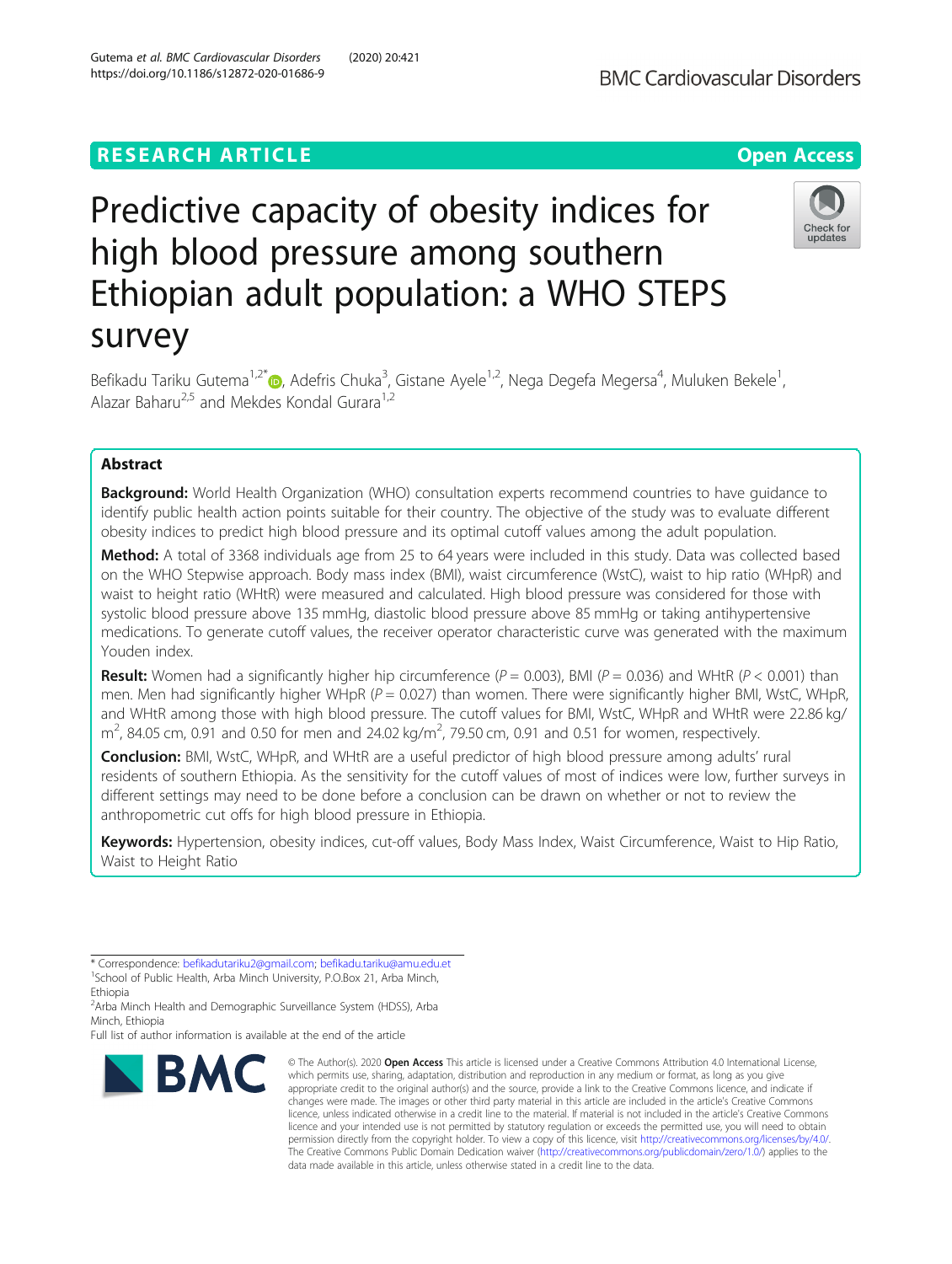# Background

Anthropometric parameters that assess body fat are broadly utilized to foretell the increased risk of chronic disease both at individual and population levels [[1\]](#page-7-0). Body mass index (BMI) has been used by the World Health Organization (WHO) to define the risk of metabolic syndrome, especially the severity of overweight and obesity [[2\]](#page-7-0). In addition to BMI, determinants of central adiposity like waist circumference (WstC) and waist-to-hip ratio (WHpR) were adopted as accurate predictors of these syndromes [\[3](#page-7-0)]. Recently literature started to include waist to height ratio (WHtR) as an additional anthropometric indicator for assessment of overweight and obesity-related syndromes including hypertension [[4](#page-7-0)].

Hypertension is regarded as one of the major contributing factors for the global burden of diseases and a cardiovascular risk factor [\[5](#page-7-0)]. Physiologically, weight gain is the most common cause of hypertension [[6\]](#page-7-0). Studies indicate that there is an association between anthropometric indicators and adverse cardiovascular and metabolic outcomes, including hypertension [[6](#page-7-0)–[10\]](#page-7-0). This relationship is also seen among studies conducted in Ethiopia [[11,](#page-7-0) [12](#page-7-0)]. The most frequently used anthropometric indices are BMI and WstC [\[13](#page-7-0)].

WHO identified a cutoff value for these anthropometric indicators commonly based on the body fat level. The risks of certain diseases are notably higher in some populations than would be expected [[2,](#page-7-0) [14\]](#page-8-0). Again, literature identified that the capacity of anthropometric indicators for predicting risk factors and diseases differ based on sex, ethnicity and other factors [[2,](#page-7-0) [15](#page-8-0)–[21](#page-8-0)]. WHO consultation experts also recommend countries to have guidance to identify public health action points suitable for their country [[2\]](#page-7-0). An urgency was recognized to develop and share best practices, including affordable and effective community-based programs to screen and treat hypertension during a meeting held in African Union member states in Addis Ababa. During the meeting, it was stated that hypertension as one of the continent's greatest health challenges after HIV/AIDS [\[22](#page-8-0)]. Anthropometric indicators may be an efficient strategy for the detection and control of high blood pressure mainly because these measures can be implemented without specialized technical apparatus and easy to set goals for interventions [[23,](#page-8-0) [24](#page-8-0)]. Therefore, the objective of the study was to evaluate different obesity indices (BMI, WstC, WHpR, and WHtR) to predict high blood pressure and its related sex-specific cutoff values among the adult population of southern Ethiopia.

# Methods

# Participants

The study was carried at Arba Minch Health and Demographic Surveillance System (HDSS) which is located in Arba Minch Zuria district Southern Ethiopia. Arba Minch, the administrative town of the district, located 505 km south from the capital city, Addis Ababa. Arba Minch HDSS includes nine Kebeles (the lowest administrative unit of Ethiopia) of Arba Minch Zuria District. Eight of the nine HDSS Kebeles are rural and one is semi-urban.

A community-based cross-sectional survey was conducted from April to June 2017. The source population was adult residents (25–64 years old). Based on the 2016 Arba Minch HDSS site report, 24,800 (11,854 Male and 12,946 Female) eligible individuals, which was 33.5% of the total population, were included as source population. Pregnant mothers or women who have a history of recent delivery up to 8 weeks were excluded from the study [[25](#page-8-0)].

The sample size was determined based on the WHO stepwise (STEPS) approach to surveillance of chronic non-communicable disease risk [\[25](#page-8-0)]. The estimated sample size for a sex-age group was 421 and the final sample size was 3368. The sampling frame was extracted from the Arba Minch HDSS database using sex, date of birth, individual and household identifications as extraction variables. A simple random sampling technique using Stata version 14 was implemented to select the study participants from the Arba Minch HDSS database.

# Data collection procedure and instruments

Data collection instruments were adapted from STEPS instruments. From three levels of STEPS approach, only step one and two were applied in this study. Interview and measurement were conducted at the participants' dwelling. Step one of the STEPS instruments is the questionnaire-based, which was designed to obtain core data on socio-demographic information with appropriate modifications in accordance with the STEPS manual [[25\]](#page-8-0). Blood pressure measurements were taken using an Omron T9P digital automatic blood pressure monitor. Three blood pressure readings were taken on the left upper arm with the participant in a seated position following at least 15 min of rest. The participants rested for three minutes between each of the readings. The mean value of the three measurements was used as a final measurement of the blood pressure. Body weight (to the nearest 0.5 kg) was taken with the participant in bare feet with light clothing using SECA digital scale (model number 877). Height (to the nearest 1 cm) was measured using a stadiometer with participants wearing no shoes and without headwear. WstC measured at the midpoint between the palpable rib and the iliac crest. For measuring the hip circumference, the greatest posterior protuberance of the buttocks with a constant tension tape was used while the subject stands with arms at the sides, feet positioned close together, and weight evenly distributed across the feet.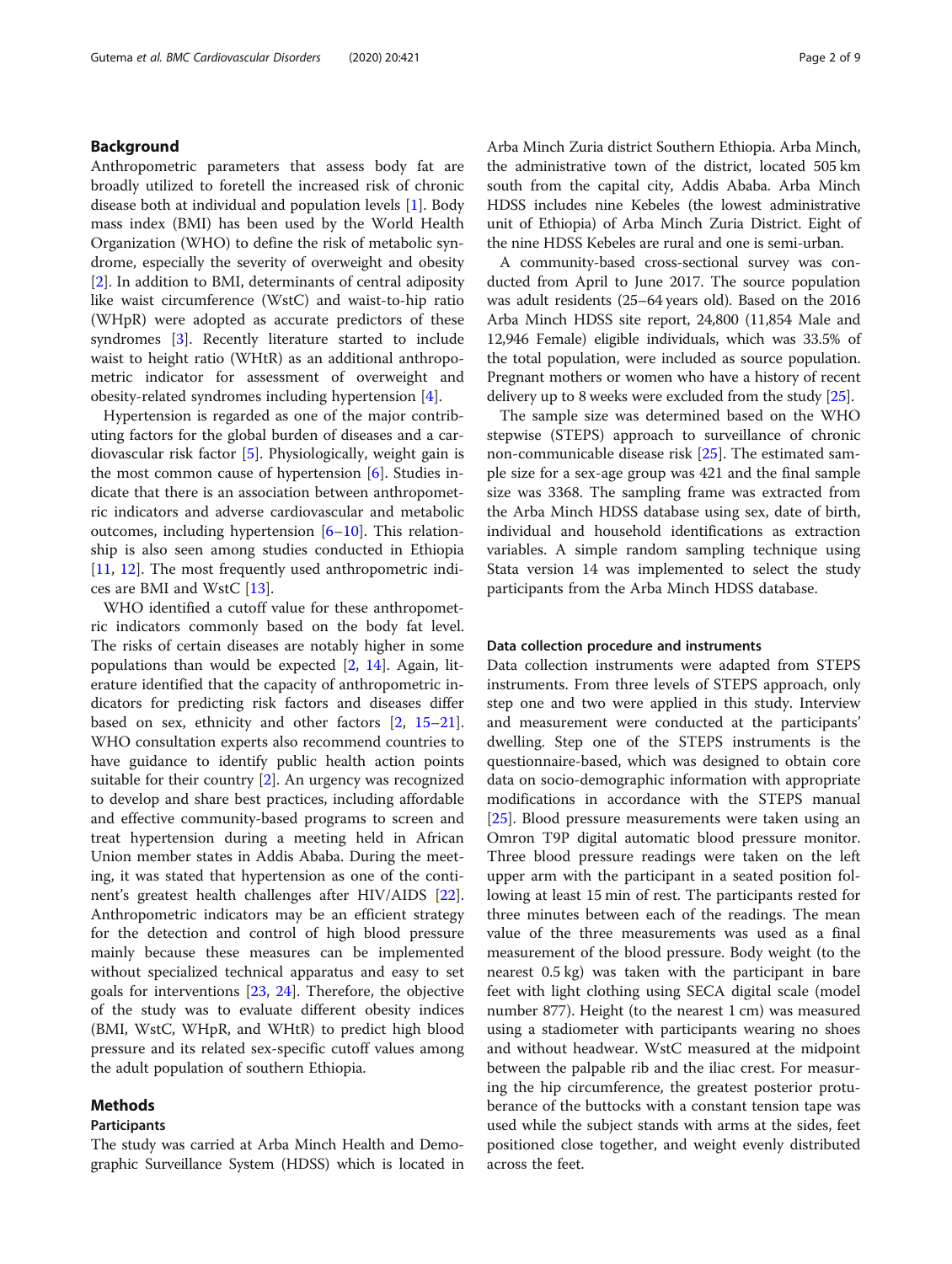# Data quality control

Training was given for three days on data collection material and measurement procedures for 20 data collectors and four supervisors. The pre-test was conducted on 2% of the sample size and the finding was used to adjust the content and approach of the tools. Supervisors had monitored the whole data collection process and checked the data for completeness every day during the data collection time. To increase the response rate, the data collectors repeatedly visited (at least three times) those participants who were not present at the house during data collection time.

# Definitions

BMI was generated by computing weight in kg per height in meter squared. WHpR and WHtR were computed by dividing the waist circumference by hip circumference and height, respectively. High blood pressure was considered for those with systolic blood pressure above 135 mmHg, diastolic blood pressure above 85 mmHg or if the participant reported that he/ she is taking antihypertensive medications [[26](#page-8-0)].

# Data processing and analysis

EPI-data version 3.1 statistical software was used for data entry and the data was exported to Stata version 14 for further management and analysis. Descriptive statistical analyses like mean, standard deviation, frequencies & percentages were computed. Pearson's partial correlation coefficients were calculated to reflect the relationships between four obesity indexes, and to characterize how these indexes correlated with high blood pressure. The receiver operator characteristic (ROC) curve was generated to identify optimal cutoff values with the maximum Youden index (sensitivity plus specificity-1) for anthropometric indexes to blood pressure measurements and to determine the ability of anthropometric variables to discriminate high blood pressure. The area under the curve (AUC) was calculated to compare the effectiveness of the different indexes and P-value < 0.05 was considered significant.

# Results

A total of 3345 adults (50.0% were men) participated in the study with a response rate of 99.3%. The mean (SD) age of the participants was 44.59 (11.17) years and there was no significant difference in age between both sexes  $(P = 0.283)$ . In addition, there was no significant difference between men and women concerning WstC ( $P = 0.406$ ), systolic blood pressure  $(P = 0.837)$  and diastolic blood pressure ( $P = 8.99$ ). However, women had a significantly higher hip circumference ( $P = 0.003$ ), BMI ( $P = 0.036$ ) and WHtR ( $P < 0.001$ ) than men. Men had significantly higher WHpR ( $P = 0.027$ ) than women (Table 1).

Significantly higher BMI, WstC, WHpR and WHtR were observed among those with high blood pressure, systolic blood pressure above 135 mmHg and diastolic blood pressure above 85 mmHg for men and total participants (for all  $P$  values were less than 0.05). For women, there were significantly higher BMI, WstC, WHpR and WHtR among those with high blood pressure and diastolic blood pressure above 85 mmHg. Only significantly higher WHpR and WHtR was observed in systolic blood pressure above 135 mmHg in women (Table [2\)](#page-3-0).

Among men, WstC had the highest AUC followed by WHtR, WHpR and BMI for high blood pressure. All of the anthropometric indicators were significant for AUC for high blood pressure among men. For women, WHtR had a higher AUC and followed by WstC, WHpR and BMI for high blood pressure. Like men, all anthropometric indicators showed significant for AUC for high blood pressure for women. In the case of AUC for systolic blood pressure above 135 mmHg, WstC for men and WHtR for women were the highest AUC. The AUC was significant for all anthropometric indicators for men,

**Table 1** Characteristics of adult (25–64 years of age) residents of Arba Minch HDSS, Southern Ethiopia

| $\blacksquare$ characteristics of down (LS $\cup$ ) from or age) respective or modernitent recognocation for applicit |                |                |                |            |  |  |
|-----------------------------------------------------------------------------------------------------------------------|----------------|----------------|----------------|------------|--|--|
| Variable                                                                                                              | Total          | Male           | Female         | $P$ -Value |  |  |
| Number of participants                                                                                                | 3345 (100%)    | 1673 (50.01%)  | 1672 (49.99%)  |            |  |  |
| Age (year)                                                                                                            | 44.59 (11.17)  | 44.80 (11.07)  | 44.38 (11.27)  | 0.283      |  |  |
| Weight (kg)                                                                                                           | 54.98 (9.26)   | 58.03 (8.66)   | 51.93 (8.82)   | < 0.001    |  |  |
| Height (cm)                                                                                                           | 159.74 (8.74)  | 164.58 (7.78)  | 154.90 (6.75)  | < 0.001    |  |  |
| WstC (cm)                                                                                                             | 79.11 (8.24)   | 78.99 (7.73)   | 79.23 (8.72)   | 0.406      |  |  |
| Hip circumference (cm)                                                                                                | 88.66 (7.85)   | 88.26 (7.07)   | 89.06 (8.53)   | 0.003      |  |  |
| BMI $(Kq/m2)$                                                                                                         | 21.50 (2.95)   | 21.40 (2.66)   | 21.61 (3.21)   | 0.036      |  |  |
| WHpR                                                                                                                  | 0.89(0.07)     | 0.90(0.07)     | 0.89(0.07)     | 0.027      |  |  |
| <b>WHtR</b>                                                                                                           | 0.50(0.05)     | 0.48(0.05)     | 0.51(0.06)     | < 0.001    |  |  |
| Systolic Blood Pressure (mmHg)                                                                                        | 122.38 (19.29) | 122.31 (17.70) | 122.45 (20.75) | 0.837      |  |  |
| Diastolic Blood Pressure (mmHg)                                                                                       | 76.26 (11.40)  | 76.29 (11.78)  | 76.24 (11.01)  | 0.899      |  |  |
|                                                                                                                       |                |                |                |            |  |  |

BMI Body mass index, WHpR Waist to hip ratio, WHtR Waist to height ratio, WstC Waist circumference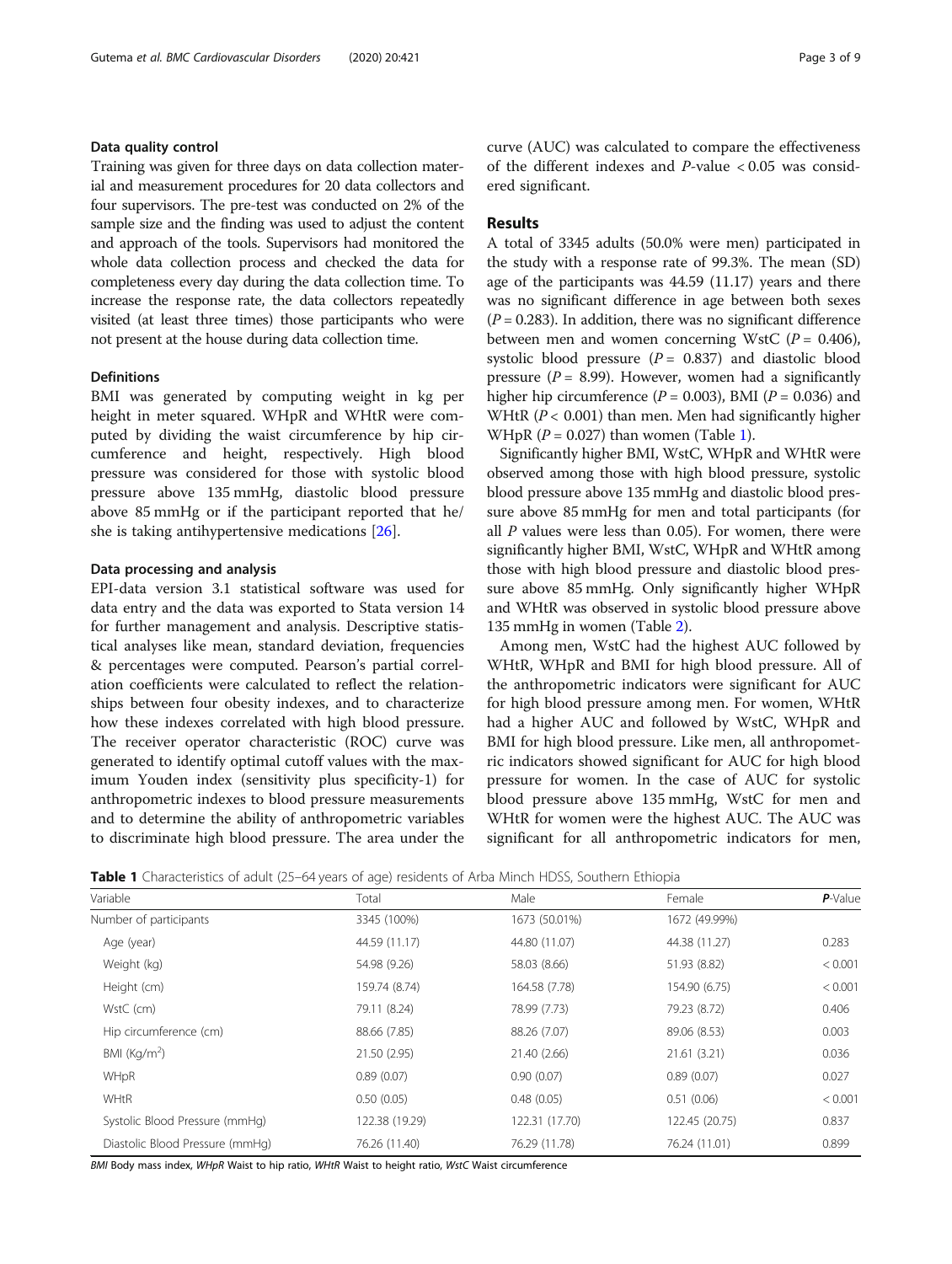<span id="page-3-0"></span>

| Table 2 BMI, WstC, WHpR and WHtR values according to blood pressure measurements by sex of adult (25-64 years of age) |  |
|-----------------------------------------------------------------------------------------------------------------------|--|
| residents of Arba Minch HDSSS, Southern Ethiopia                                                                      |  |

| Sex    | Indicators          |           | Freq. (%)   | Mean (SD) of Anthropometric Indicators |               |            |            |
|--------|---------------------|-----------|-------------|----------------------------------------|---------------|------------|------------|
|        |                     |           |             | <b>BMI</b>                             | WstC          | WHpR       | WHtR       |
| Male   | Systolic            | > 135     | 303 (18.1)  | 21.84 (3.09)                           | 81.72 (9.58)  | 0.91(0.09) | 0.49(0.06) |
|        |                     | < 135     | 1370 (81.9) | 21.30 (2.55)                           | 78.39 (7.13)  | 0.89(0.07) | 0.48(0.04) |
|        |                     | $P-Value$ |             | 0.001                                  | < 0.001       | < 0.001    | < 0.001    |
|        | Diastolic           | > 85      | 318 (19.0)  | 22.15 (3.13)                           | 81.71 (9.35)  | 0.91(0.08) | 0.49(0.05) |
|        |                     | < 85      | 1355 (81.0) | 21.22 (2.51)                           | 78.36 (7.16)  | 0.89(0.07) | 0.48(0.04) |
|        |                     | $P-Value$ |             | < 0.001                                | < 0.001       | < 0.001    | < 0.001    |
|        | High Blood Pressure | Yes       | 437 (26.1)  | 21.97 (3.02)                           | 81.42 (9.12)  | 0.91(0.08) | 0.49(0.05) |
|        |                     | No        | 1236 (73.9) | 21.20 (2.49)                           | 78.14 (6.98)  | 0.89(0.07) | 0.48(0.04) |
|        |                     | $P-Value$ |             | < 0.001                                | < 0.001       | < 0.001    | < 0.001    |
| Female | Systolic            | > 135     | 334 (20.0)  | 21.65 (3.69)                           | 79.99 (9.96)  | 0.90(0.07) | 0.52(0.06) |
|        |                     | < 135     | 1338 (80.0) | 21.60 (3.07)                           | 79.04 (8.38)  | 0.89(0.07) | 0.51(0.05) |
|        |                     | $P-Value$ |             | 0.812                                  | 0.074         | 0.034      | 0.001      |
|        | Diastolic           | > 85      | 346 (20.7)  | 22.34 (3.95)                           | 81.47 (10.13) | 0.90(0.06) | 0.53(0.06) |
|        |                     | < 85      | 1326 (79.3) | 21.42 (2.95)                           | 78.65 (8.22)  | 0.89(0.07) | 0.51(0.05) |
|        |                     | P-Value   |             | < 0.001                                | < 0.001       | 0.023      | < 0.001    |
|        | High Blood Pressure | Yes       | 477 (28.5)  | 22.12 (3.80)                           | 81.07 (10.17) | 0.90(0.07) | 0.53(0.06) |
|        |                     | <b>No</b> | 1195 (71.5) | 21.41 (2.91)                           | 78.50 (7.96)  | 0.89(0.07) | 0.51(0.05) |
|        |                     | P-Value   |             | < 0.001                                | < 0.001       | 0.009      | < 0.001    |
| Both   | Systolic            | > 135     | 637 (19.0)  | 21.74 (3.41)                           | 80.81 (9.81)  | 0.91(0.08) | 0.51(0.06) |
|        |                     | < 135     | 2708 (81.0) | 21.45 (2.82)                           | 78.71 (7.77)  | 0.89(0.07) | 0.49(0.05) |
|        |                     | $P-Value$ |             | 0.024                                  | < 0.001       | < 0.001    | < 0.001    |
|        | Diastolic           | $>$ = 85  | 664 (19.9)  | 22.25 (3.58)                           | 81.58 (9.76)  | 0.90(0.07) | 0.52(0.06) |
|        |                     | < 85      | 2681 (80.1) | 21.32 (2.74)                           | 78.50 (7.70)  | 0.89(0.07) | 0.49(0.05) |
|        |                     | $P-Value$ |             | < 0.001                                | < 0.001       | < 0.001    | < 0.001    |
|        | High Blood Pressure | Yes       | 914(27.3)   | 22.05 (3.44)                           | 81.24 (9.68)  | 0.90(0.08) | 0.51(0.06) |
|        |                     | No        | 2431 (72.7) | 21.30 (2.71)                           | 78.31 (7.48)  | 0.89(0.07) | 0.49(0.05) |
|        |                     | P-Value   |             | < 0.001                                | < 0.001       | < 0.001    | < 0.001    |

BMI Body mass index, WHpR Waist to hip ratio, WHtR Waist to height ratio, WstC Waist circumference

whereas only WHtR and WHpR for women. In the case of diastolic blood pressure above 85 mmHg, WstC for men and WHtR for women had the highest AUC. All anthropometric indicators for diastolic blood pressure above 85 mmHg had a significant AUC for both men and women (Table [3](#page-4-0) and Figs. [1,](#page-4-0) [2,](#page-5-0) and [3\)](#page-5-0).

For high blood pressure among male, the cutoff value for BMI was  $22.86 \text{ kg/m}^2$ , with 35.7% sensitivity and 78.8% specificity at maximum Youden index. For females, the cutoff values was  $24.02 \text{ kg/m}^2$  with  $26.4\%$  sensitivity and 85.4% specificity. The sensitivity and specificity for high blood pressure for the traditional cutoff value, which is  $25 \text{ kg/m}^2$ , were 14 and 94% for men, and 20 and 90% for women, respectively. Regarding waist circumference, the cutoff values, for men and women, was 84 cm and 79.5 cm, respectively. The sensitivity and specificity were 32.5 and 85.4% for men and 52.2 and 61.5% for women, respectively. WHO cutoff values for waist circumference were 94 cm for men and 80 cm for women [\[27](#page-8-0)]. At these cutoff values, the sensitivity and specificity for men were nearly 10 and 98% and for women 52 and 62%, respectively. Based on the highest Youden index, the cutoff value for WHpR were 0.91 for both sexes with 50.8% sensitivity and 62.5% specificity for men and 52.0% sensitivity and 61.5% specificity for women. According to the WHO cutoff value for sustainably increased risk of metabolic complications was 0.90 and 0.85 for men and women, respectively  $[27]$ . At these cutoff values, the sensitivity and specificity for men were 54 and 58% and for women were 78 and 25%, respectively. Regarding the cutoff values for WHtR for men and women was 0.50 and 0.51,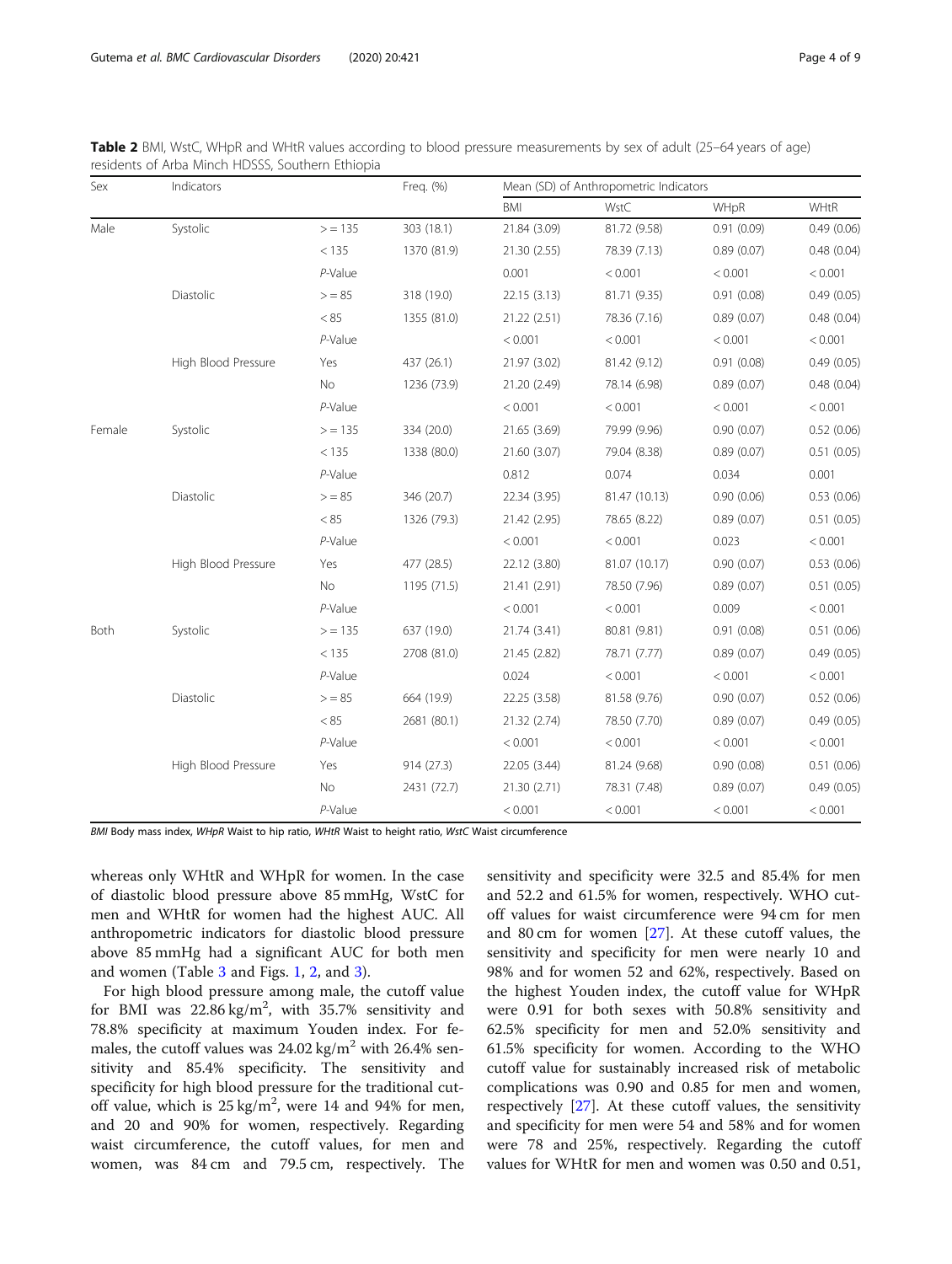<span id="page-4-0"></span>

|                                                                                       | Table 3 AUC, optimal cutoff values, sensitivity and specificity of anthropometric indicators to predict high blood pressure according |  |
|---------------------------------------------------------------------------------------|---------------------------------------------------------------------------------------------------------------------------------------|--|
| to sex of adult (25–64 years of age) residents of Arba Minch HDSSS, Southern Ethiopia |                                                                                                                                       |  |

|                                    | Indices     | Sex | <b>AUC</b>             | Cutoff value | Sensitivity (%) | Specificity (%) | Youden index |
|------------------------------------|-------------|-----|------------------------|--------------|-----------------|-----------------|--------------|
| High blood pressure                | BMI         | M   | $0.58(0.54 - 0.61)$    | 22.86        | 35.7%           | 78.8%           | 0.15         |
|                                    |             | F   | $0.54(0.51 - 0.57)$    | 24.02        | 26.4%           | 85.4%           | 0.12         |
|                                    | WstC        | M   | $0.61(0.58 - 0.64)$    | 84.05        | 32.5%           | 85.4%           | 0.18         |
|                                    |             | F   | $0.57(0.54 - 0.61)$    | 79.50        | 52.0%           | 61.5%           | 0.13         |
|                                    | WHpR        | M   | $0.58(0.54 - 0.61)$    | 0.91         | 50.8%           | 62.7%           | 0.14         |
|                                    |             | F   | $0.55(0.52 - 0.59)$    | 0.91         | 41.7%           | 68.2%           | 0.10         |
|                                    | <b>WHtR</b> | M   | $0.59(0.56 - 0.62)$    | 0.50         | 41.9%           | 74.0%           | 0.16         |
|                                    |             | F   | $0.59(0.56 - 0.62)$    | 0.51         | 56.4%           | 58.7%           | 0.15         |
| Systolic blood pressure > 135 mmHg | BMI         | M   | $0.55(0.51 - 0.59)$    | 22.57        | 38.6%           | 74.2%           | 0.13         |
|                                    |             | F   | $0.48(0.44 - 0.52)$    | 25.19        | 15.9%           | 88.9%           | 0.05         |
|                                    | WstC        | M   | $0.60(0.57 - 0.64)$    | 84.05        | 34.7%           | 84.2%           | 0.20         |
|                                    |             | F   | $0.53(0.49 - 0.56)$    | 85.00        | 25.7%           | 81.0%           | 0.07         |
|                                    | WHpR        | M   | $0.58(0.54 - 0.61)$    | 0.91         | 50.5%           | 61.3%           | 0.12         |
|                                    |             | F   | $0.55(0.51 - 0.58)$    | 0.91         | 40.4%           | 69.4%           | 0.10         |
|                                    | <b>WHtR</b> | M   | $0.59(0.55 - 0.63)$    | 0.50         | 43.6%           | 73.5%           | 0.17         |
|                                    |             | F   | $0.56$ (0.52-0.59)     | 0.51         | 54.2%           | 56.6%           | 0.11         |
| Diastolic blood pressure > 85 mmHg | BMI         | M   | $0.59(0.55 - 0.63)$    | 21.53        | 54.4%           | 60.8%           | 0.15         |
|                                    |             | F   | $0.55(0.52 - 0.59)$    | 24.22        | 27.5%           | 86.1%           | 0.14         |
|                                    | WstC        | M   | $0.60$ $(0.56 - 0.64)$ | 87.00        | 26.7%           | 92.2%           | 0.19         |
|                                    |             | F   | $0.58(0.55 - 0.62)$    | 79.50        | 53.5%           | 60.6%           | 0.14         |
|                                    | WHpR        | M   | $0.56(0.53 - 0.60)$    | 0.91         | 50.0%           | 61.3%           | 0.11         |
|                                    |             | F   | $0.55(0.52 - 0.59)$    | 0.90         | 52.6%           | 58.2%           | 0.11         |
|                                    | WHtR        | M   | $0.59(0.55 - 0.62)$    | 0.52         | 30.8%           | 85.2%           | 0.16         |
|                                    |             | F   | $0.59(0.56 - 0.63)$    | 0.51         | 59.0%           | 57.9%           | 0.17         |

AUC Area Under the Curve, BMI Body mass index, WHpR Waist to hip ratio, WHtR Waist to height ratio, WstC Waist circumference

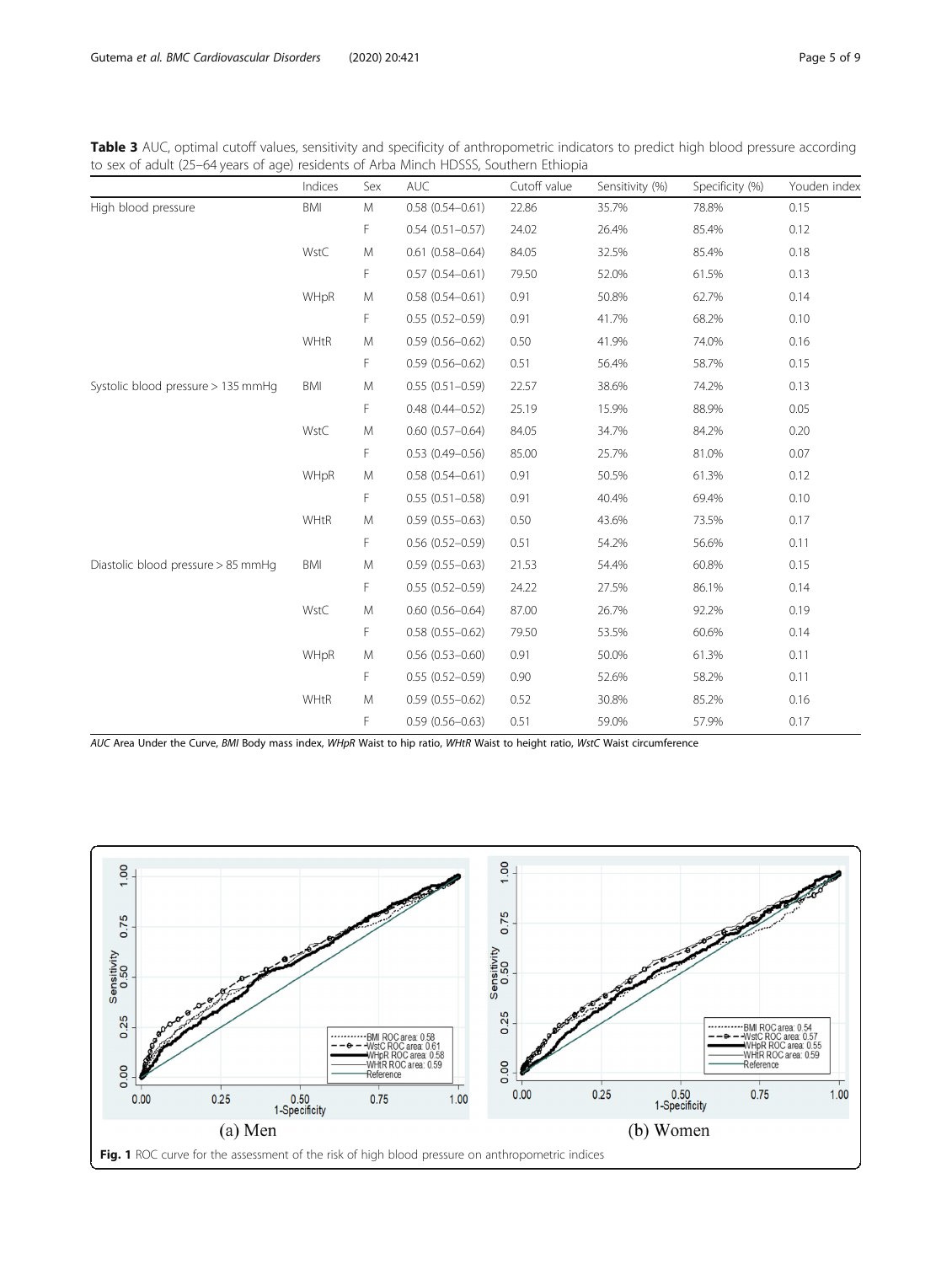<span id="page-5-0"></span>

respectively. The specificity and sensitivity were 41.9 and 74.0% for men and 56.4 and 58.7% for women, respectively (Table [3](#page-4-0) & Figs. [1](#page-4-0), 2, 3).

# **Discussion**

This study showed that women had significantly higher mean BMI and WHtR compared to men. Men had significantly higher mean WHpR than women. Prior studies on the adult population in Ethiopia showed mean BMI ranges from 18.7 kg/m<sup>2</sup> to 21.0 kg/m<sup>2</sup>, with higher among women [[11,](#page-7-0) [28,](#page-8-0) [29](#page-8-0)], which is similar to the finding of this study. A cross-sectional community-based study among urban residents of Gondar, Northwest Ethiopia, showed that the mean WstC was 85.71 cm, with significantly higher among men participants [[30\]](#page-8-0). A study in Gilgel Gibe Field Research Center, Southwest Ethiopia showed that the mean WstC was 75.2 cm and 73.8 cm for men and women, respectively, without significant difference [\[29\]](#page-8-0). Both studies conducted in the Gondor town and Gilgel Gibe Field Research Center are nearly similar mean WstC with this report. The report from Gilgel Gibe Field Research Center indicates that the mean WHpR was higher among men (0.90) compared to women (0.87) [\[29](#page-8-0)], which is similar to this finding regarding the difference between sex. Similarly, a study conducted at urban residents of Gondar was 0.89, with higher mean WHpR among men compared to women [\[30](#page-8-0)].

In this report, all the anthropometric indicators used (BMI, WstC, WHpR and WHtR) were apparently higher for high blood pressure. Similarly, a study conducted among 772 Chinese subjects showed that there was

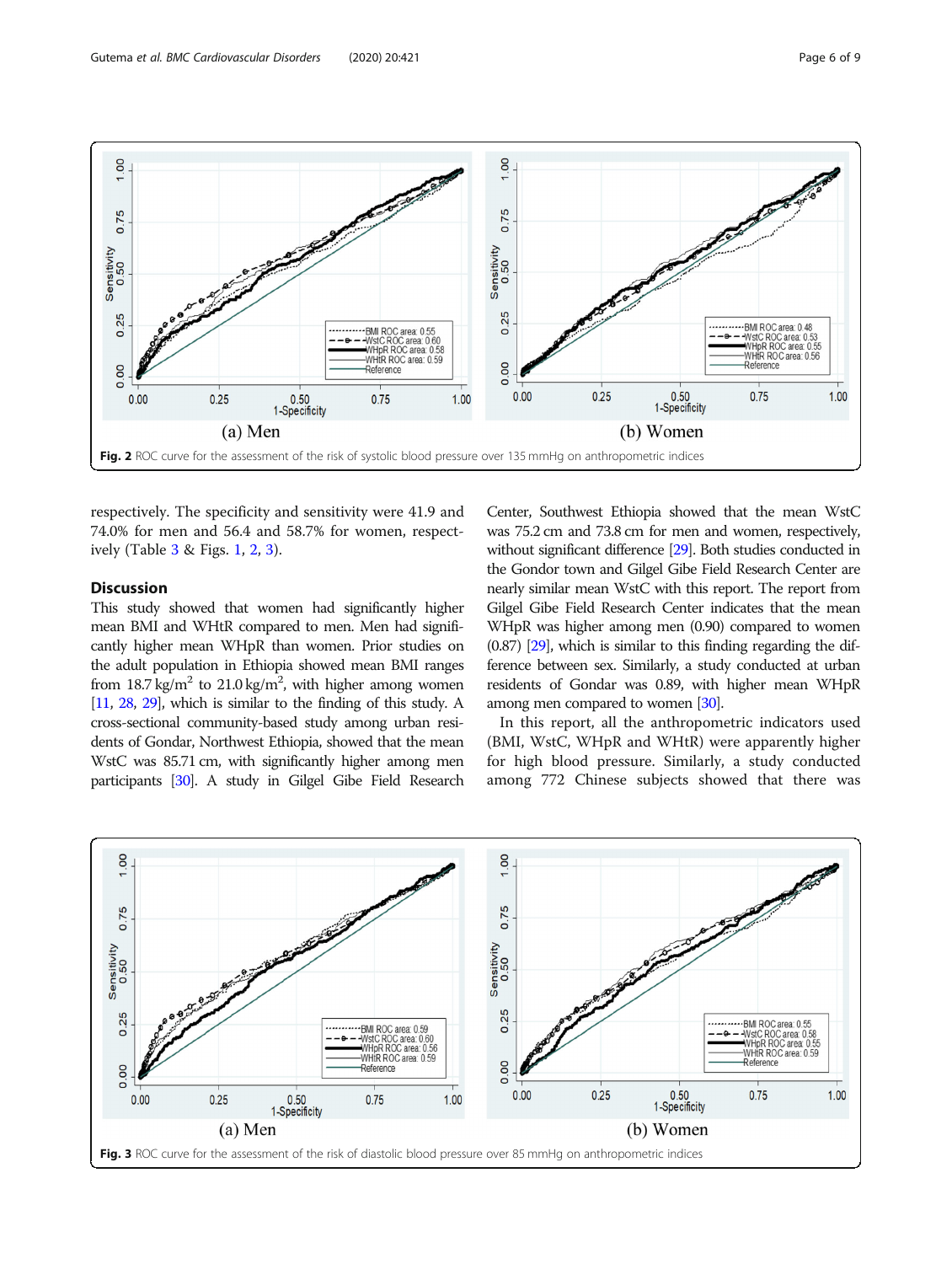significantly higher mean value of BMI, WstC and WHtR for increased measurements of blood pressure. Contrary to the finding of this report, WHpR was not related [[31\]](#page-8-0) . A study among rural Wardha, India showed BMI and waist circumference had a strong correlation with increased blood pressure [[8\]](#page-7-0). A study among 2097 adult Nigerian also showed that there was an association between BMI and blood pressure, which was with higher BMI there was an increased risk of hypertension [\[32\]](#page-8-0). A report from three different HDSS including from Ethiopia indicated that BMI was significantly correlated with both systolic blood pressure and diastolic blood pressure for the Ethiopian adult population  $[11]$  $[11]$  $[11]$ . As it is indicated in different literature, the association between obesity and hypertension is related to insulin resistance, sodium retention, increased sympathetic nervous system activity, activation of renin–angiotensin–aldosterone, and altered vascular function [[33](#page-8-0)–[36](#page-8-0)].

This study indicated that BMI, WstC, WHpR and WHtR useful indicators to identify the presence of high blood pressure in the adult population of the study setting. In addition, except BMI and WstC for systolic blood pressure above 135 mmHg for women, the other indicators showed that they had useful cutoff values for increased blood pressure measurements. Different studies showed the importance of these anthropometric indicators as a predictor of high blood pressure [\[31,](#page-8-0) [37,](#page-8-0) [38\]](#page-8-0).

The cutoff value recommended by the WHO for BMI is 25 kg/m<sup>2</sup>. The present study revealed that 22.86 kg/m<sup>2</sup> and  $24.02 \text{ kg/m}^2$  were the cutoff values for indicating the presence of high blood pressure for men and women, respectively. Other Studies in Ethiopia and Asian countries showed similarly lower cutoff value than indicated by WHO based on the Caucasian population [\[27](#page-8-0)]. For men, the cutoff value for the Chinese Liaoning Province, Hong Kong, and Western Ethiopia were  $23.0 \text{ kg/m}^2$ ,  $23.8 \text{ kg/s}$  $m^2$  and 23.5 kg/m<sup>2</sup>, respectively, which are nearly similar to this finding. Similarly, for women, the cutoff values were  $23.3 \text{ kg/m}^2$ ,  $24.1 \text{ kg/m}^2$  and  $26.2 \text{ kg/m}^2$  for the Chines population of Liaoning Province, Hong Kong and Western Ethiopia, respectively [[31](#page-8-0), [37](#page-8-0), [39\]](#page-8-0) A study from Taiwanese and Shandong of China showed that the cutoff value of BMI was  $25.74 \text{ kg/m}^2$  and  $25 \text{ kg/m}^2$  for men and 23.46 kg/m<sup>2</sup> and 24.5 kg/m<sup>2</sup> for women, respectively [[38,](#page-8-0) [40](#page-8-0)]. Finding from employees of Jimma University, Western Ethiopia showed a slightly higher BMI cutoff value than indicated for women by WHO based on the Caucasian population [\[27](#page-8-0)]. The higher cutoff values compared to WHO cutoff values for overweight might be related to urban society, which is the affiliated population in the case of Ethiopia. Studies conducted for assessing BMI cutoff values for determining high blood pressure have higher sensitivity and specificity than this finding for both men and women [[31](#page-8-0), [38](#page-8-0)–[40](#page-8-0)].

The cutoff value for WstC to indicate high blood pressure of this study was lower than the cutoff value of WHO. The cutoff value by WHO is 94 cm for men and 80 cm for women [[27\]](#page-8-0). A study on Taiwanese, Hong Kong, Shandong China and Western Ethiopia adults showed the cutoff value for WstC to predict high blood pressure was 87.9 cm, 82 cm, 88.5 cm and 89.2 cm for men and 76.4 cm, 78.4 cm, 83.5 cm and 93 cm for women [[37](#page-8-0)–[40](#page-8-0)] . The cutoff value for women WstC was similar to the WHO cutoff recommendation. For men, the cutoff value is lower than the recommended. Relatively the specificity for both men and women, and sensitivity for women is good, the sensitivity for the WstC cut-off value for men was by far lower even compared to other studies [\[31](#page-8-0), [38](#page-8-0)–[40\]](#page-8-0).

The cutoff value to predict high blood pressure by using WHpR was 0.91 for both sexes from this finding. A cutoff value for WHpR as a predictor for high blood pressure in Southwest Ethiopia was 0.86 and 0.89 for men and women employees of the University [[37\]](#page-8-0) . Other studies, like Hong Kong, showed 0.89 for men and 0.84 for women as a predictor for high blood pressure [\[39](#page-8-0)]. Abdominal obesity is further defined as WHpR above 0.90 for males and above 0.85 for females [[27](#page-8-0)]. The WHO recommendation is nearly similar for men but lower for women compared with this study. The sensitivity for the cutoff value of WHpR was lower than a study conducted in Liaoning Province and Hong Kong, China. The specificity was better for the study conducted Liaoning Province of China and nearly similar to the study conducted in Hong Kong, China [\[31,](#page-8-0) [39\]](#page-8-0).

In this study, the WHtR cutoff value of identifying individuals with high blood pressure was nearly 0.50 for both sexes. A study among Hong Kong showed 0.50 for men and 0.55 for women as a cutoff value for WHtR as a predictor for high blood pressure among adult males [\[39](#page-8-0)] . A study among Taiwanese male adults showed that the cutoff value was  $0.51$  for men and  $0.49$  for women  $[40]$ . A study from Shandong of China showed that the cutoff value of WHtR was 0.53 for men and 0.52 for women [\[38\]](#page-8-0). A study among the employees of Jimma University, Western Ethiopia showed 0.47 for men and 0.51 for women as a cutoff value [\[37](#page-8-0)] . The specificity for the cutoff value for WHtR of this study was nearly similar to different studies. But the sensitivity was low for both men and women  $[38-40]$  $[38-40]$  $[38-40]$  $[38-40]$ .

For this analysis, we consider measurements of blood pressure which is a part of metabolic syndrome. The data were collected mostly from rural residents within a district. As it is recommended to use different cutoff values for anthropometric indicators of metabolic syndrome, this finding gives a significant contribution.

# Conclusions

In conclusion, BMI, WstC, WHpR and WHtR are useful predictors of high blood pressure among adults of rural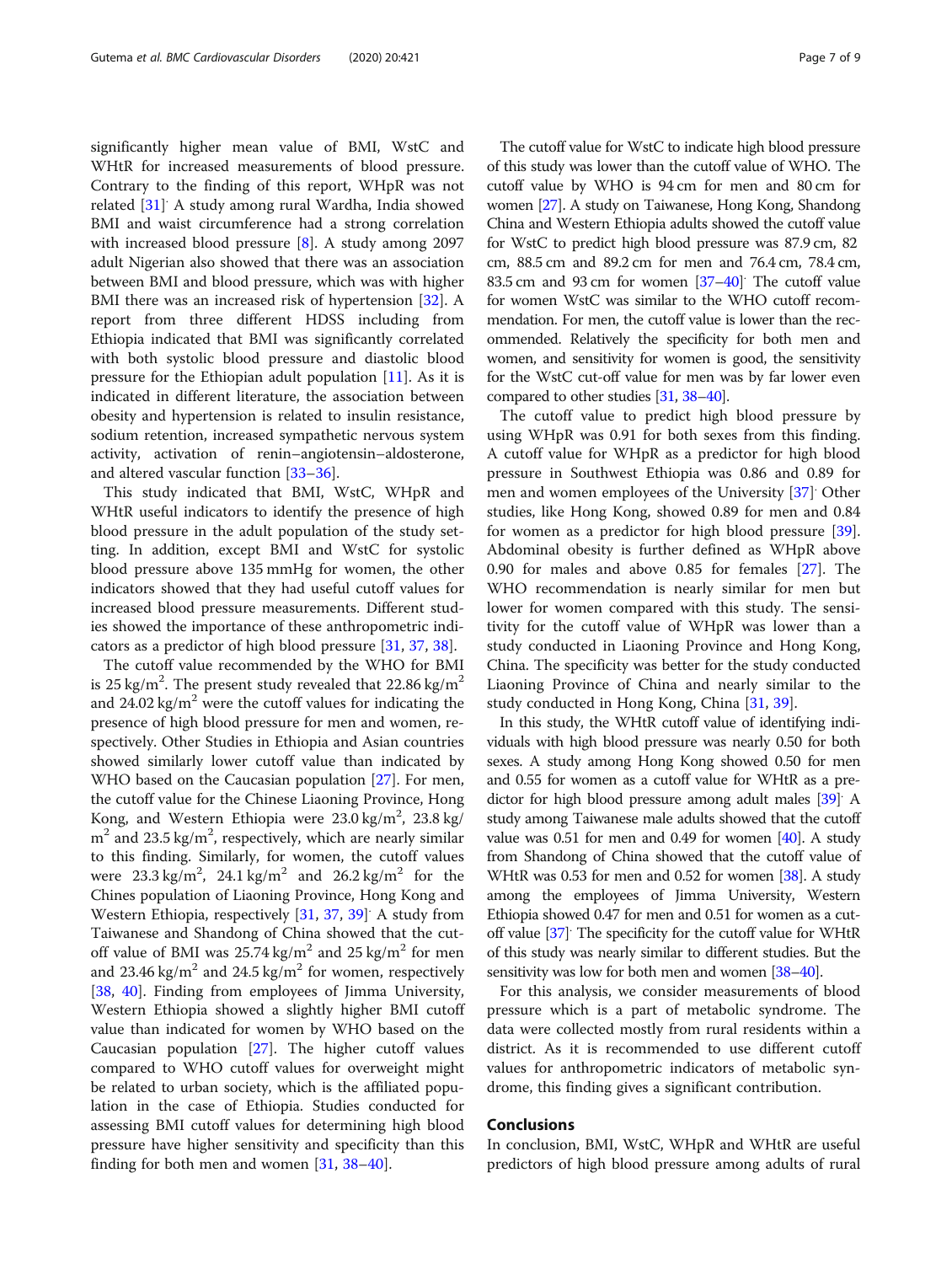<span id="page-7-0"></span>residents of southern Ethiopia. This report found that the cutoff value of BMI for blood pressure measurements lower than that of the WHO's recommendation for overweight based on the Caucasian population. But the sensitivity and specificity of BMI cutoff values for determining high blood pressure were low. Regarding WstC, the cutoff value is similar to the WHO cutoff value for women, but it is lower than the cutoff value of the men participants. In addition, the sensitivity for assessing high blood pressure using WstC was low for men. WHO recommended the cutoff value for WHpR was similar for men but lower for the women population of the study site. For most of the anthropometric indicators, the cutoff value as a predictor of high blood pressure was lower in this population compared with the international cutoff values. In addition, the sensitivity for determining the cutoff values for most of the indices was low. Further surveys in different settings may need to be done before a conclusion can be drawn on whether or not to review the anthropometric cutoffs for high blood pressure in Ethiopia.

# Supplementary information

Supplementary information accompanies this paper at [https://doi.org/10.](https://doi.org/10.1186/s12872-020-01686-9) [1186/s12872-020-01686-9](https://doi.org/10.1186/s12872-020-01686-9).

# Additional file 1.

#### Abbreviations

AUC: Area under the curve; BMI: Body mass index;; HDSS: Health and demographic surveillance system; ROC: Receiver operator characteristic; STEP S: WHO stepwise; WHO: World Health Organization; WHpR: Waist to hip ratio; WHtR: Waist to height ratio; WstC: Waist circumference

#### Acknowledgements

We thank the respondents, field and data entry staffs of the Arba Minch HDSS for their contributions to the production of the data used in this study. Thank you to Arba Minch Demographic Surveillance and Health Research Center, Arba Minch University for supporting data collection, entry and analysis.

#### Authors' contributions

This analysis was conceptualized by BT, with input from all co-authors. BT, AC, GA and AB facilitate data collection and entry. BT led the analysis design and BT, MB, MK, ND and AB prepared the draft manuscript. GA and AC provided comments towards the interpretation of results and drafted portions of the manuscript. BT organized and drafted the final manuscript with contributions from all co-authors. All authors read and approved the final manuscript

## Funding

This study was funded by Arba Minch Demographic Surveillance and Health Research Center, Arba Minch University. The funder did not have a role in the study design, data collection and analysis, decision to publish, or preparation of the manuscript. Rather the funder covered the cost related to the data collection and analysis.

#### Availability of data and materials

The datasets used and analyzed during the current study is available from Arba Minch Demographic Surveillance and Health Research Center, Arba Minch University and corresponding author on reasonable request. The survey tool/questionnaire are available as supplementary information files.

#### Ethics approval and consent to participate

Ethical clearance was obtained from the Institutional Research Ethics Review Board of Arba Minch University. The informed consent obtained from study participants was verbal and approved by the ethical committee of the Institutional Research Ethics Review Board of Arba Minch University. The consent was obtained for the interview and physical measurements. Privacy of the study participants was maintained by interviewing the participants alone.

#### Consent for publication

Not applicable.

## Competing interests

The authors declare that they have no competing interests.

#### Author details

<sup>1</sup>School of Public Health, Arba Minch University, P.O.Box 21, Arba Minch Ethiopia. <sup>2</sup> Arba Minch Health and Demographic Surveillance System (HDSS) Arba Minch, Ethiopia. <sup>3</sup> Save the children international, Konso field Office Knoso, Ethiopia. <sup>4</sup>Arba Minch University, School of Nursing, Arba Minch Ethiopia. <sup>5</sup>Department of Computer Science, Arba Minch University, Arba Minch, Ethiopia.

## Received: 28 November 2019 Accepted: 25 August 2020 Published online: 21 September 2020

#### References

- 1. Gibson RS. Principles of nutritional assessment. USA: Oxford university press; 2005.
- 2. expert consultation WHO. Appropriate body-mass index for Asian populations and its implications for policy and intervention strategies. Lancet. 2004;363:157–63. [https://doi.org/10.1016/S0140-6736\(03\)15268-3](https://doi.org/10.1016/S0140-6736(03)15268-3).
- 3. Zimmet P, Magliano D, Matsuzawa Y, Alberti G, Shaw J. The metabolic syndrome: a global public health problem and a new definition. J Atheroscler Thromb. 2005;12:295–300. [https://doi.org/10.5551/jat.12.295.](https://doi.org/10.5551/jat.12.295)
- 4. Crystal Man Ying L, Rachel RH, Rachel PW, Mark W. Indices of abdominal obesity are better discriminators of cardiovascular risk factors than BMI: a meta-analysis. J Clin Epidemiol. 2008;61:646–53 [http://linkinghub.elsevier.](http://linkinghub.elsevier.com/retrieve/pii/S0895435607003228?showall=true) [com/retrieve/pii/S0895435607003228?showall=true](http://linkinghub.elsevier.com/retrieve/pii/S0895435607003228?showall=true).
- 5. McMahan CA, Gidding SS, Fayad ZA, Zieske AW, Malcom GT, Tracy RE, et al. Risk scores predict atherosclerotic lesions in young people. Arch Intern Med. 2005;165:883–90.
- 6. Francischetti E, Genelhu V. Obesity-hypertension: an ongoing pandemic. Int J Clin Pract. 2007;61:269–80 [http://search.ebscohost.com/login.aspx?direct=](http://search.ebscohost.com/login.aspx?direct=true&db=cin20&AN=105991474&site=ehost-live) [true&db=cin20&AN=105991474&site=ehost-live.](http://search.ebscohost.com/login.aspx?direct=true&db=cin20&AN=105991474&site=ehost-live)
- 7. Klein S, Burke LE, Bray GA, Blair S, Allison DB, Pi-Sunyer X, et al. Clinical implications of obesity with specific focus on cardiovascular disease: a statement for professionals from the American Heart Association Council on nutrition, physical activity, and metabolism. Circulation. 2004;110:2952–67. <https://doi.org/10.1161/01.CIR.0000145546.97738.1E>.
- 8. Deshmukh PR, Gupta SS, Dongre AR, Bharambe MS, Maliye C, Kaur S, et al. Relationship of anthropometric indicators with blood pressure levels in rural Wardha. Indian J Med Res. 2006;123:657.
- Al-Sharbatti SS, Shaikh RB, Mathew E, Sreedharan J, Muttappallymyalil J, Basha SA. The use of obesity indicators for the prediction of hypertension risk among youth in the United Arab Emirates. Iran J Public Health. 2011;40:33.
- 10. Deng W-W, Wang J, Liu M-M, Wang D, Zhao Y, Liu Y-Q, et al. Body mass index compared with abdominal obesity indicators in relation to prehypertension and hypertension in adults: the CHPSNE study. Am J Hypertens. 2012;26:58–67.
- 11. Tesfaye F, Nawi NG, Van Minh H, Byass P, Berhane Y, Bonita R, et al. Association between body mass index and blood pressure across three populations in Africa and Asia. J Hum Hypertens. 2007;21:28–37. [https://doi.](https://doi.org/10.1038/sj.jhh.1002104) [org/10.1038/sj.jhh.1002104](https://doi.org/10.1038/sj.jhh.1002104).
- 12. Bonsa F, Gudina EK, Hajito KW. Prevalence of hypertension and associated factors in Bedele town, Southwest Ethiopia. Ethiop J Health Sci. 2014;24:21–6.
- 13. Goh LGH, Dhaliwal SS, Welborn TA, Lee AH, Della PR. Anthropometric measurements of general and central obesity and the prediction of cardiovascular disease risk in women: a cross-sectional study. BMJ Open. 2014;4:e004138.